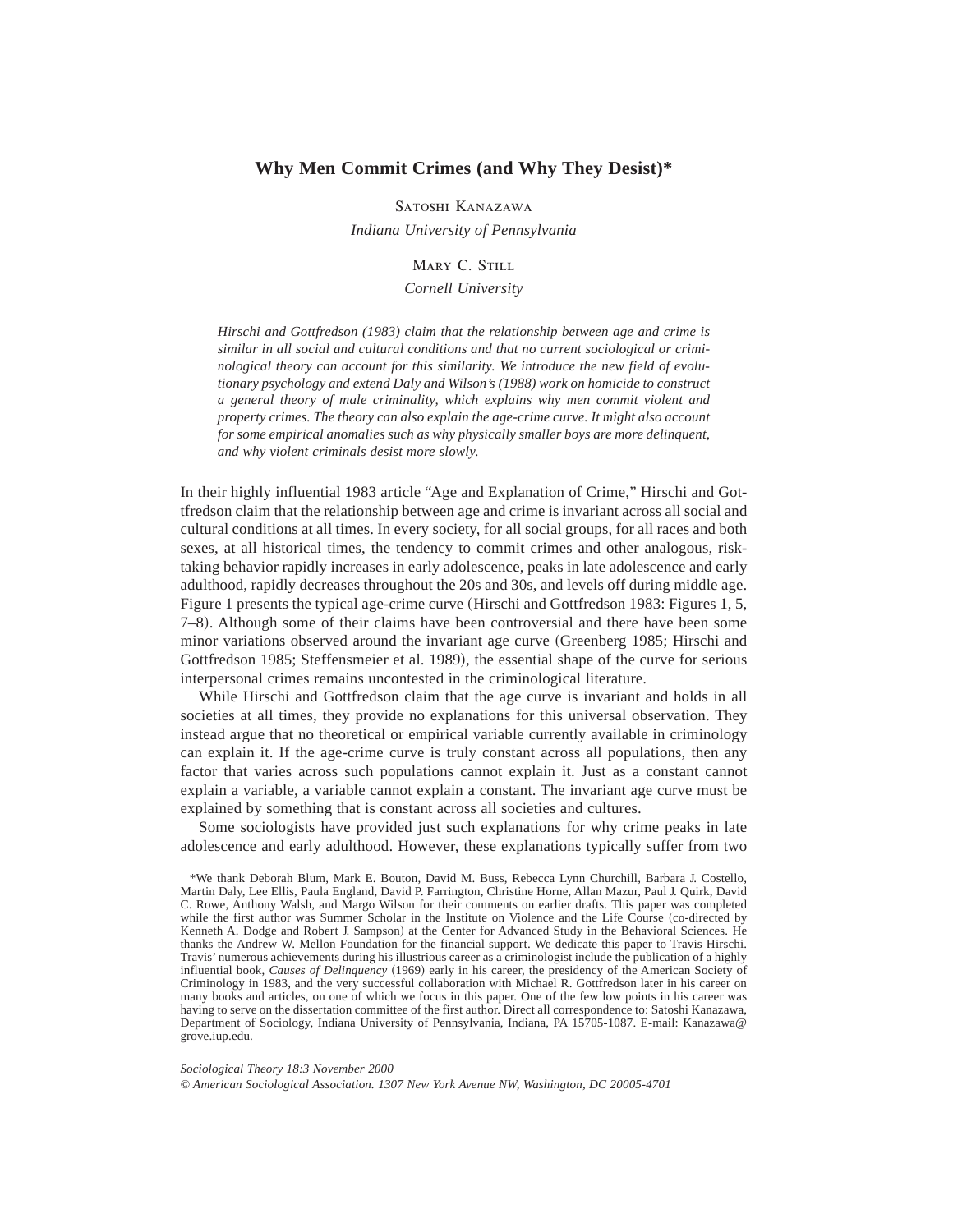

Figure 1. The Age-Crime Curve

problems. The first is that the explanation simply begs the question. For instance, Gove ~1985: 134! notes that "many adolescents find their roles lacking in intrinsic rewards and turn to sensate activities to achieve a sense of self." Gove argues that this "need for stimulation," combined with heightened levels of testosterone, leads many adolescents to commit crime. But why is it that adolescents find criminal activities stimulating and fulfilling but adults do not? Why is it that they have a need for stimulation that adults (presumably) do not?

Another problem with these explanations is that their applicability is limited to contemporary industrial societies. Gove  $(1985: 138)$  and Walsh  $(1995: 184–85)$  explain crime among adolescents as a function of the combination of high autonomy and low responsibility during the teenage years. Such a combination accurately describes teenagers in the United States and other western nations today, and thus Gove and Walsh might be able to explain the relationship between age and crime in the western society in the latter half of the twentieth century. However, if Hirschi and Gottfredson are right and the age-crime curve is universal in all societies at all times, then it should hold both in the developing nations today and the western nations in the past. Any explanation applicable only to the contemporary western societies is inadequate.

Other explanations of the age-crime curve tend to be incomplete. Grogger (1998) presents an explicitly decision-theoretic model in which actors choose between crime and labor market as alternative means of earning money. Among other things, he uses his model to explain the age-crime curve. While his model successfully explains why property crime precipitously drops in early adulthood (while their market wages and opportunity costs of crime rapidly increase), it cannot explain why crime participation increases during early to middle adolescence. Nor can his model explain violent crimes. There has therefore been no satisfactory theory of crime that can explain all aspects of the curve (both the incline and decline over the life course) and is applicable to all crimes in all societies at all times.

In this paper, we will first introduce the emerging field of evolutionary psychology (Barkow, Cosmides and Tooby 1992), and then propose a theory of male criminality derived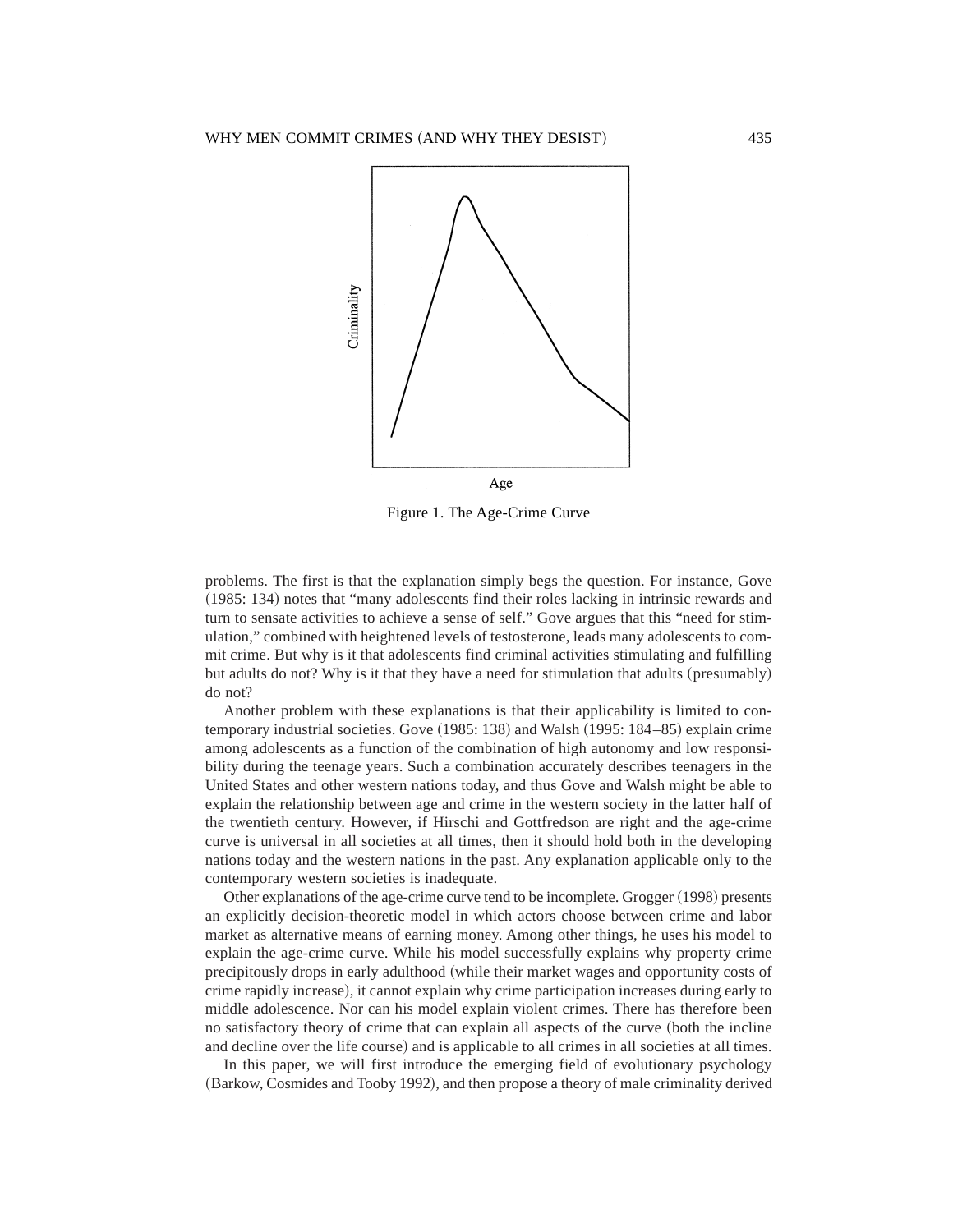from this perspective. The theory explains, among other things, the Hirschi-Gottfredson age-crime curve. By the age-crime curve we mean the relationship between age and criminality where: 1) criminality rapidly rises during adolescence; 2) it peaks in late adolescence or early adulthood; 3) it rapidly decreases during adulthood; and 4) it remains very low for the rest of the life. While the age-crime curve is not exactly identical for all crimes in all societies (Greenberg 1985; Steffensmeier et al. 1989), these four features are present for all serious interpersonal crimes (except such minor crimes as gambling, fraud, and drug use) in all societies for which data are available. We seek to explain these four features of the age-crime curve.

Before we present the theory, however, it is important to state its limitations explicitly. First, ours is a theory of *criminality*, not crime or criminal behavior. Crime is a function of criminality (propensity to commit crime) and external factors (opportunities and constraints) (Hirschi and Gottfredson 1986: 58). As the routine activity approach (Cohen and Felson 1979) demonstrates, whether someone with criminal propensities actually commits a crime depends largely on the circumstances, and one of us has elsewhere explained differential crime rates among nations in terms of such situational and institutional factors ~Hechter and Kanazawa 1993!. Our current theory only explains why people *want to* commit crimes, not whether they actually do so.

Second, ours is a theory of *male* criminality, and it does not explain female criminality at all. To the extent that women commit crimes (although women commit very few serious crimes worldwide), our theory is not able to explain it. However, given how inherently different men and women are, we would not expect men and women to commit crimes for the same reason.<sup>1</sup> Parsimony is not as important a criterion for theory as logic and evidence (Kanazawa 1998: 197n). Our theory only explains some of the reasons why men might want to commit crimes.

Third, our theory explains *intra*individual variations in criminality, not *inter*individual variations. We explain why men at certain ages or in certain life-stages are more criminal than the same men would otherwise be. Our evolutionary psychological theory cannot explain why some men are inherently and consistently more criminal throughout their lives than others. In Moffitt's (1993) terminology, our theory explains the age-crime curve of those who are criminal only during adolescence, not why some people are criminal only during adolescence and others are throughout their lives. Behavior-genetic (Ellis and Walsh 1997; Rowe, Vazsonyi and Figueredo 1997) and developmental (Moffitt 1993; Patterson and Yoerger 1993) theories of crime, among others, account for such interindividual differences in criminality.

#### PRINCIPLES OF EVOLUTIONARY PSYCHOLOGY

Because evolutionary psychology is a very new field and because sociologists in particular are unlikely to be familiar with it, we will first explain its foundational principles before we proceed to our theory derived from this perspective.<sup>2</sup>

Evolutionary psychology seeks to discover universal human nature, which is a collection of domain-specific psychological mechanisms. A *psychological mechanism* is an information-processing procedure or decision rule that natural selection has equipped humans to possess in order to solve a particular adaptive problem (a problem of survival or reproduction). Unlike decision rules in microeconomic subjective expected utility maximiza-

<sup>&</sup>lt;sup>1</sup>We thank Joanne Savage for making this point.

 ${}^{2}$ Excellent introductions to evolutionary psychology include Barkow et al. (1992), Buss (1994, 1995, 1999), Ridley (1993), and Wright (1994).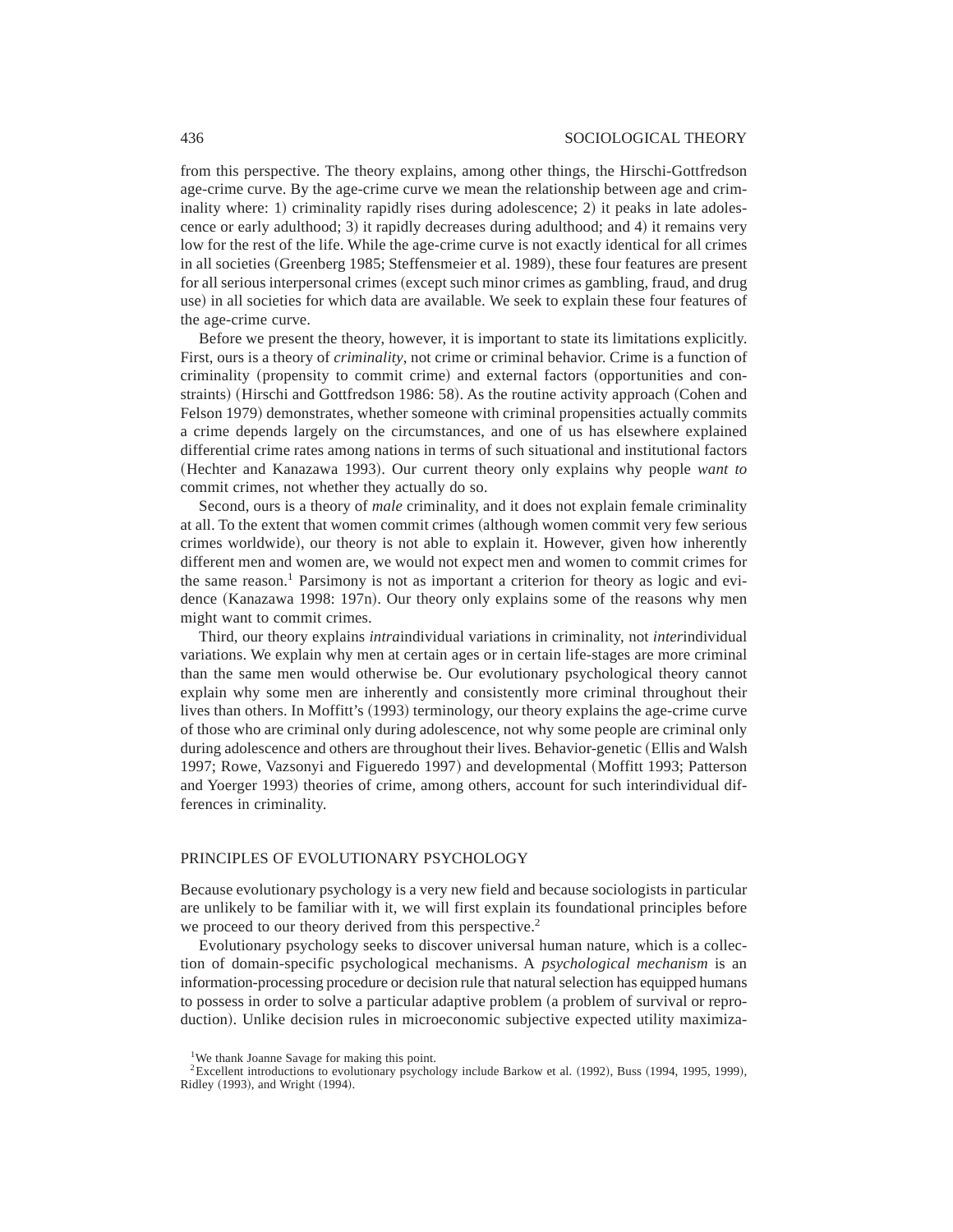tion theory or game theory, however, psychological mechanisms mostly operate *behind our conscious thinking*.

Male sexual jealousy is an example of an evolved psychological mechanism (Daly, Wilson and Weghorst 1982). Because gestation in human and most other mammalian species occurs inside the female body, males of these species can never be certain of the paternity of their mates' offspring while females are always certain of their maternity. In other words, the possibility of cuckoldry exists only for males. Men who are cuckolded and invest their resources in the offspring of other men end up wasting these resources, and their genes will not be represented in the next generation. Men therefore have a strong reproductive interest in making sure that they will not be cuckolded while women do not share this interest. Accordingly, men have been selected to possess a psychological mechanism that makes them extremely jealous at even the remotest possibility of their mates' sexual infidelity. The psychological mechanism of sexual jealousy solves men's adaptive problem of paternal uncertainty. The same psychological mechanism often leads to men's attempt at mate guarding in order to minimize the possibility of their mates' sexual contact with other men, sometimes with tragic consequences (Buss 1988; Buss and Shackelford 1997).

While men and women are the same in the frequency and intensity of their jealousy in their romantic relationships (White 1981; Buunk and Hupka 1987), there are clear sex differences in what triggers jealousy. There is both survey and physiological evidence from different cultures to show that men get jealous of their mates' *sexual infidelity* with other men, underlying their reproductive concern for cuckoldry. In contrast, women get jealous of their mates' *emotional involvement* with other women because emotional involvement often leads to diversion of their mates' resources from them and their children to their romantic rivals (Buss et al. 1992; Buss et al. 1999).

Note that we do not consciously *choose* or *decide* to get jealous. We just get jealous under some circumstances, in response to certain predictable triggers, but otherwise don't know why. However, what triggers jealousy is always understandable to others, and these triggers are cross-culturally constant (Thiessen and Umezawa 1998); otherwise, no romance novels or romantic comedies would ever become international hits. Evolutionary psychology explains human behavior in terms of these evolved psychological mechanisms, and the preferences, desires, and emotions that they produce in us.

Evolutionary psychology is premised on two broad generalizations. The first generalization, to put it bluntly, is that there is nothing special about *Homo sapiens*. To put it more precisely, "certainly we are unique, but we are not unique in being unique. Every species is unique and *evolved* its uniqueness in adaptation to its environment. Culture is the uniquely human way of adapting, but culture, too, evolved biologically" (van den Berghe 1990: 428). Human beings are just like other animal species (Betzig 1997; de Waal 1996; Maryanski and Turner 1992), and all the laws of nature, in particular, the laws of evolution by natural and sexual selection, apply as much to humans as they do to other species. The second broad generalization is that there is nothing special about the brain as a body part; it is just like the hand or the pancreas or any other body part. Just as a long history of evolution has shaped the hand or the pancreas to perform a specific function, so has evolution shaped the brain to perform certain tasks (solving adaptive problems).

The second generalization leads to a very important implication of evolutionary psychology. Just as the basic shape and functions of the hand and the pancreas have not changed since the end of the Pleistocene epoch about 10,000 years ago, the basic functioning of the brain has not changed very much in the last 10,000 years. The human body (including the brain) evolved over millions of years during the Pleistocene epoch in the African savanna where humans lived during most of this time (Maryanski and Turner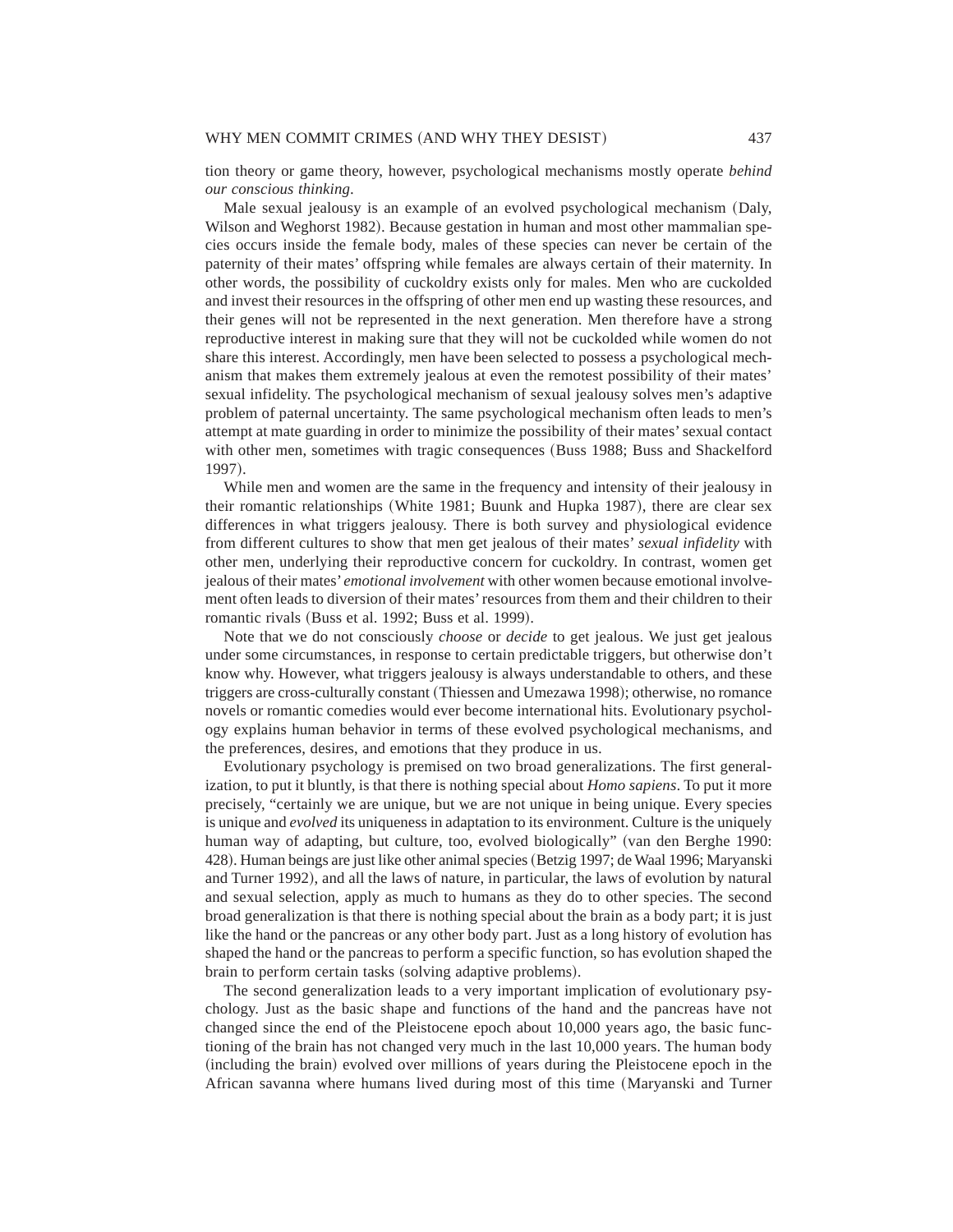

Figure 2. The Basic Theoretical Structure of Evolutionary Psychology

1992: 69–90!. This environment—African savanna where humans lived in small bands of fifty or so related individuals as hunter-gatherers<sup>3</sup>—is called the environment of evolutionary adaptedness  $(EEA)$   $(Bowlby 1969)$  or ancestral environment, and it is to the  $EEA$ that our body (including the brain) is adapted.

Figure 2 presents the basic theoretical structure of evolutionary psychology. It argues that an adaptive problem leads to an evolved psychological mechanism, which then usually leads to adaptive (fitness-maximizing) behavior *in the EEA*. Evolutionary psychology assumes that most behavior *in the EEA* maximizes inclusive fitness of the actor. However, it recognizes that our current environment may be radically different from the EEA, yet our psychological mechanisms (just like our hands and our pancreas) are still the same as they were in the EEA and produce the same behavior as they did in the EEA. This leads to the distinct possibility that our behavior in our current environment might be completely maladaptive. To the extent that our current environment is different from the EEA (to which all psychological mechanisms are adapted), evolutionary psychology would predict that our current behavior is maladaptive.

Recall the example of male sexual jealousy as an evolved psychological mechanism. It solved the adaptive problem of successful reproduction in the EEA by allowing men who possessed it to maximize paternal certainty and minimize the possibility of cuckoldry. Their sexual jealousy was therefore fitness maximizing *in the EEA*. However, sex and reproduction are often separated in the current environment (in that many episodes of copulation do not lead to reproduction!. There is an abundance of reliable methods of birth control in industrial societies, and many married women use the birth control pill. For these women, sexual infidelity does not lead to childbirth, and their mates will not have to waste their resources on someone else's offspring. In other words, the original adaptive

<sup>&</sup>lt;sup>3</sup>As a first approximation, it might be useful to think of the EEA as the African savanna during the Pleistocene epoch because this is indeed where many psychological mechanisms evolved. Technically, however, the EEA "is not a place or a habitat, or even a time period. Rather, it is a statistical composite of the adaptation-relevant properties of the ancestral environments encountered by members of ancestral populations, weighted by their frequency and fitness-consequences" (Tooby and Cosmides 1990: 386–387). In other words, the EEA might be different for different adaptations.

For instance, in order to pinpoint the EEA for male sexual jealousy as an adaptation, we need to consider the entire period of evolution from the time when males did not have sexual jealousy (this is likely to be long before they were human) until the time when all human males had the psychological mechanism of sexual jealousy that they currently possess. This is likely the period during which cuckoldry was a problem for paternal certainty. Further, we must emphasize the period during which cuckoldry was more prevalent (weight by frequency) and during which males with sexual jealousy had particularly greater reproductive success than those without it (weight by fitness-consequences).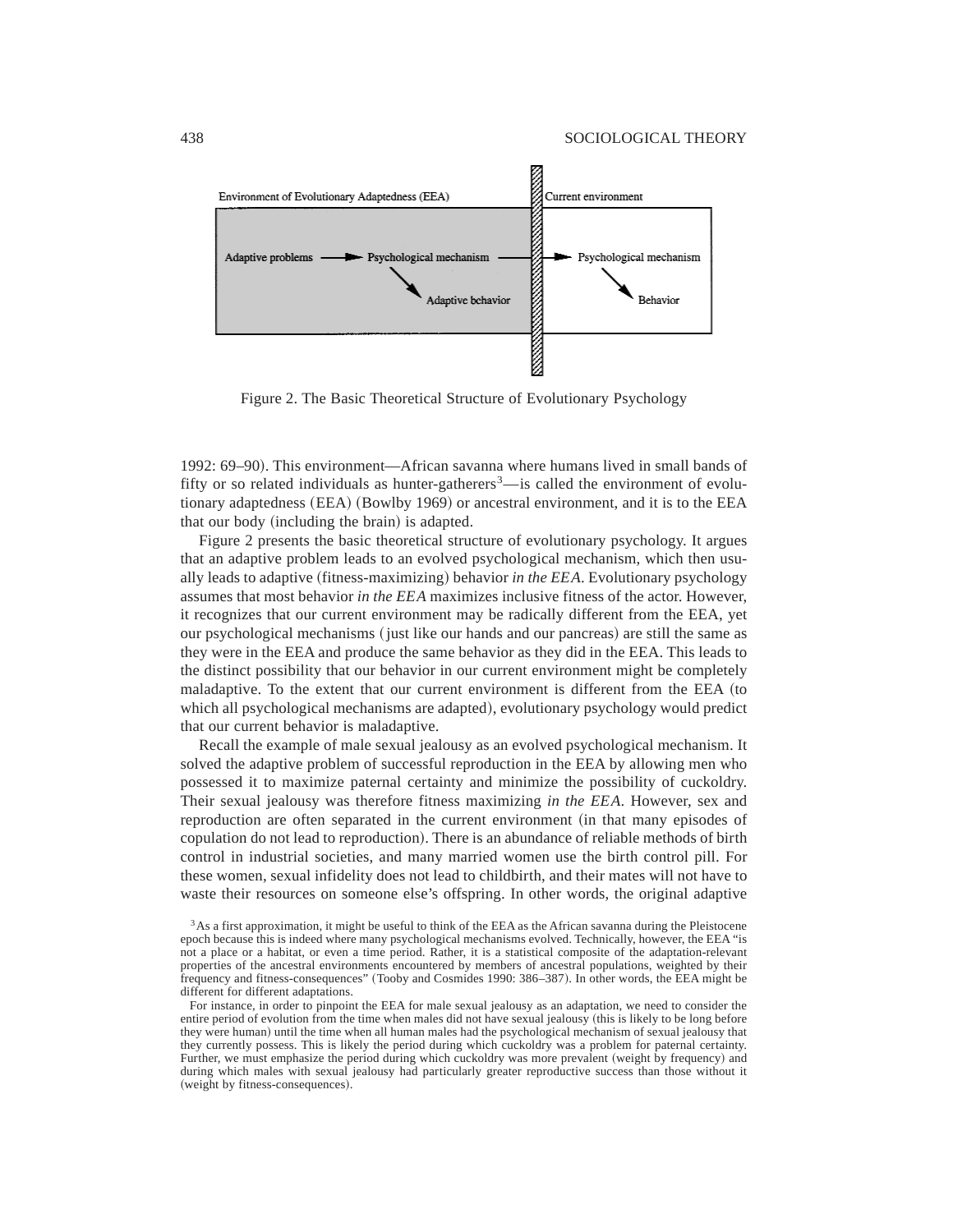problem no longer exists. Yet men still possess the same psychological mechanism to make them jealous at the possibility of their mates' sexual infidelity and to compel them to guard their mates to minimize the possibility of cuckoldry. *No man would ever be comforted by the fact that his adulterous wife was on the pill at the time of her sexual infidelity.*

Further, because our environment is so vastly different from the EEA, we now face a curious situation where those who behave according to the dictates of the evolved psychological mechanism are often *worse off* in terms of survival and reproduction. Extreme forms of mate guarding, such as violence against mates or romantic rivals, are felonies in most industrial nations. Incarceration, and consequent physical separation from their mates, to which such violence can lead, does everything to *reduce* the reproductive success of the men. Just as the intense use of our hands (which were designed for primitive activities in the EEA) for typing on a QWERTY keyboard leads to carpal tunnel syndrome, uncritically following the emotions and desires created in us by our evolved psychological mechanisms often leads to maladaptive behavior.

This distinction between the EEA and our current environment is crucial for our discussion of crime. Given that every industrial society has a reasonably efficient system of criminal justice, which catches and punishes a large proportion of felons, committing serious violent and property crimes in our current environment could seldom be adaptive. Criminal punishment (fines and jail terms) hinders both survival and successful reproduction. Yet men's evolved psychological mechanisms may still compel them to commit crimes because there were no police or courts in the EEA.

## EVOLUTIONARY PSYCHOLOGICAL THEORY OF MALE CRIMINALITY

In their comprehensive study of homicide from the evolutionary psychological perspective, Daly and Wilson (1988: 137–161) note that humans throughout their evolutionary history were effectively polygynous. In a polygynous breeding system, some males monopolize reproductive access to all females while other males are left out; in such a system, some males don't get to reproduce at all while almost all females do. This inequality of reproductive success (or fitness variance) between males and females makes males of species with polygynous breeding systems (such as humans) highly competitive in their effort not to be left out of the reproductive game. This intrasexual competition among men leads to a high level of violence among them, and the large number of homicides between men (compared to the number of homicides between women) is a direct result of this intrasexual competition and violence.

In particular, Daly and Wilson  $(1988: 123-136)$  note that most homicides between men originate from what Wolfgang (1958) calls "trivial altercations." A typical homicide begins as a fight about trivial matters of honor, status, and reputation between men (such as when one man insults another). Fights escalate because neither is willing to back down, until they become violent and one of the disputants ends up dead. Because women prefer to mate with men of high status and good reputation (Buss 1994:  $19-48$ ), men's status and reputation directly correlate with their reproductive success. Men are therefore highly motivated (albeit unconsciously) to protect their honor, and often go to extreme lengths to do so, compelled by their evolved psychological mechanisms. Daly and Wilson thus explain homicides between men in terms of their (largely unconscious) desire to protect their status and reputation in their attempt to gain reproductive access to women.

One can easily extend this analysis to other forms of interpersonal violence among men. Less serious violent crimes, such as assault and battery, can have the same underlying motive to protect one's status and reputation in an effort to gain reproductive access. Whether the violence results in a death (making the crime homicide) or an injury (making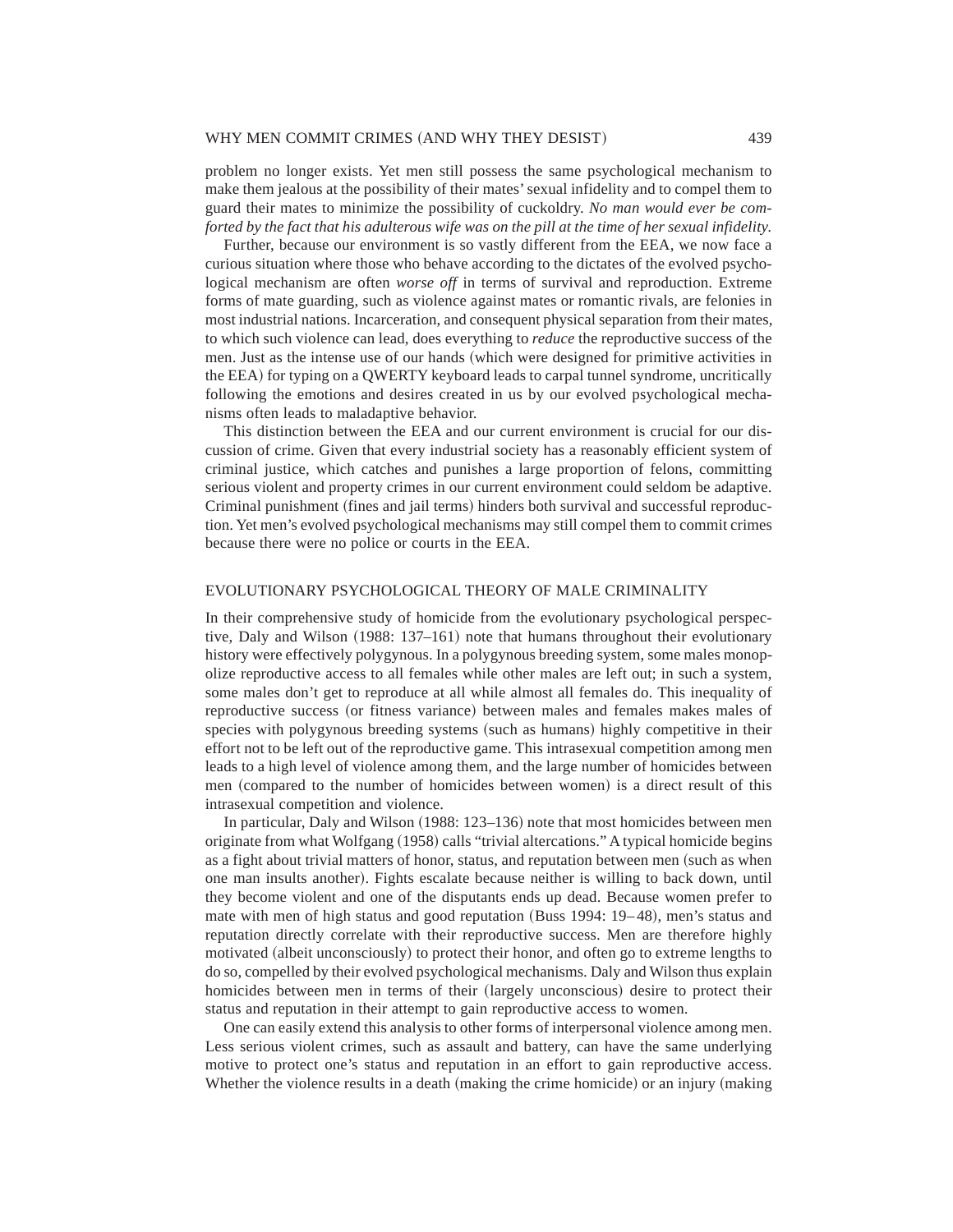the crime serious assault) is often beyond the control of the offender. It crucially depends on the reaction of the victim and what transpires between the offender and the victim in the course of the conflict, as well as other fortuitous circumstances such as the presence of others, distance to the nearest hospital, and the physical strength of the victim. If men can be driven to kill in order to protect their status and reputation, they can also be driven to commit less serious acts of violence.

Rape appears to be an exception to this reasoning because, unlike murders and assault, the victims of rape are women and therefore there is no intrasexual competition for status and reputation. However, the same psychological mechanism that compels men to gain reproductive access to women can motivate men to commit rape. Predatory rapists are overwhelmingly men of lower class and status who have very dim prospects to gain legitimate reproductive access to women (Thornhill and Thornhill 1983). While it is not a manifestation of intrasexual competition and violence, rape might also be motivated by men's psychological mechanism that compels them to gain reproductive access to women when they don't have the legitimate means to do so (Buss 1994: 166).

One can also extend the same analysis to property crimes. If women prefer to mate with men with more resources, then men can increase their reproductive success by acquiring material resources. Material resources in traditional societies, however, tend to be concentrated in the hands of elder men. Younger men are often excluded from attaining them through legitimate means and must therefore resort to illegitimate means. One method of doing so is to appropriate someone else's resources by stealing them. Thus, the same psychological mechanism that creates the motive for violent crime can also compel men to commit property crimes.

Our suggestion that men steal in order to attract women might appear counterintuitive since theft and other forms of resource malappropriation are universally condemned in human societies. It is quite possible, however, that the psychological mechanism that compels young males to commit violent and property crimes developed in our ancestors in the evolutionary history before the ape-human split  $(5–8$  million years ago), even before the ape-monkey split  $(15–20$  million years ago). In fact, our theory logically requires that the crucial psychological mechanism emerge before the informal norms against violence and theft did; otherwise, violent competition and accumulation of resources through theft would not lead to higher status and reproductive success for males because they would be ostracized for violating the norms.4 We believe that the norms against violence and theft might have developed *in reaction to* the psychological mechanism which compelled young males to engage in violence and theft. The fact that violent and predatory acts that would be classified as criminal if committed by humans are quite common among nonhuman species that do not have informal norms against such acts (Ellis 1998), increases our confidence in this speculation.

Note that it is immaterial to our theory that most male criminals do not cite reproductive success as a motive for their crimes. For psychological mechanisms usually operate at the unconscious level. Our contention is that men under some circumstances commit crimes because they want to (making them highly criminal), and they want to commit crimes because something compels them to. We contend that that something is the evolved psychological mechanism that predisposes all men to seek reproductive success. The men themselves are completely unaware of the evolutionary logic behind their motives.

#### HOW THE THEORY EXPLAINS THE AGE-CRIME CURVE

There are reproductive benefits to men of intense competitiveness. Those who are highly competitive act violently toward their male rivals. Their violence serves the dual function

<sup>4</sup>We thank Barbara J. Costello and Allan Mazur for independently making this point.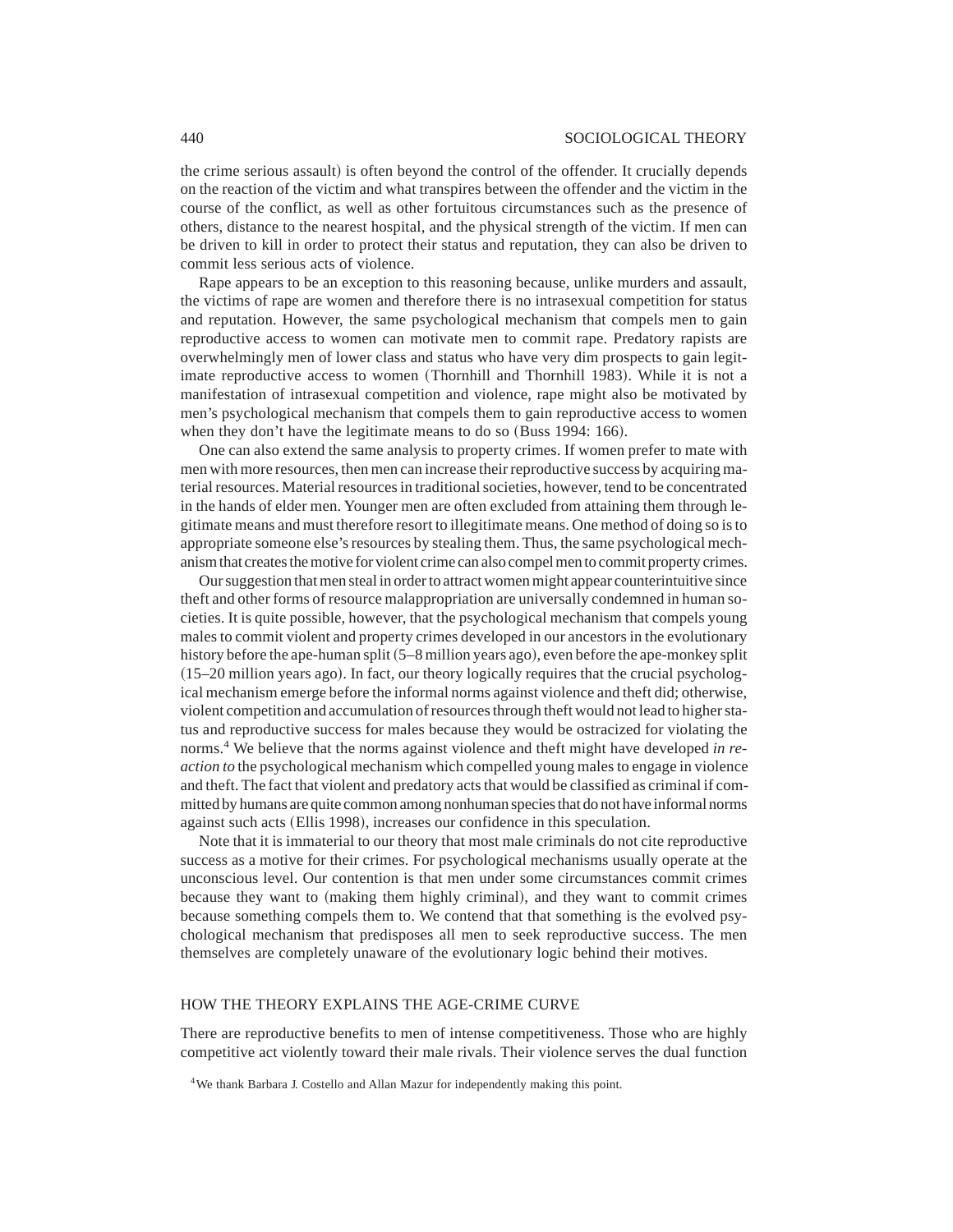of protecting their status and honor and discouraging or altogether eliminating their rivals from competition for mates. Their competitiveness also compels them to accumulate resources to attract mates by stealing from others. The same psychological mechanism induces males who cannot gain legitimate access to females to do so illegitimately through forcible rape. Figure  $3(a)$  presents a hypothetical curve, depicting the relationship between male's age and benefits from competition. There are no reproductive benefits from competition (violence and theft) before puberty because prepubertal males are not able to translate their competitive edge into reproductive success. With puberty, however, the benefits of competition skyrocket. Once the males are reproductively capable, every act of violence and theft can potentially increase their reproductive success. The benefits of competition stay high after puberty for the remainder of their lives since human males are reproductively capable for most of their adult lives.

This is not the whole story, however. There are also costs associated with competition. Acts of violence can easily result in their own death or injury, and acts of resource appropriation can trigger retaliation from the rightful owners of the resources. Males' reproductive success is obviously reduced if the competitive acts result in their death or injury.



(a) Reproductive Benefits of Competition



(b) Reproductive Costs of Competition



(c) Propensity Toward Competition  $=$  Benefits - Costs

Figure 3. The Benefits and Costs of Competition and the Age Crime Curve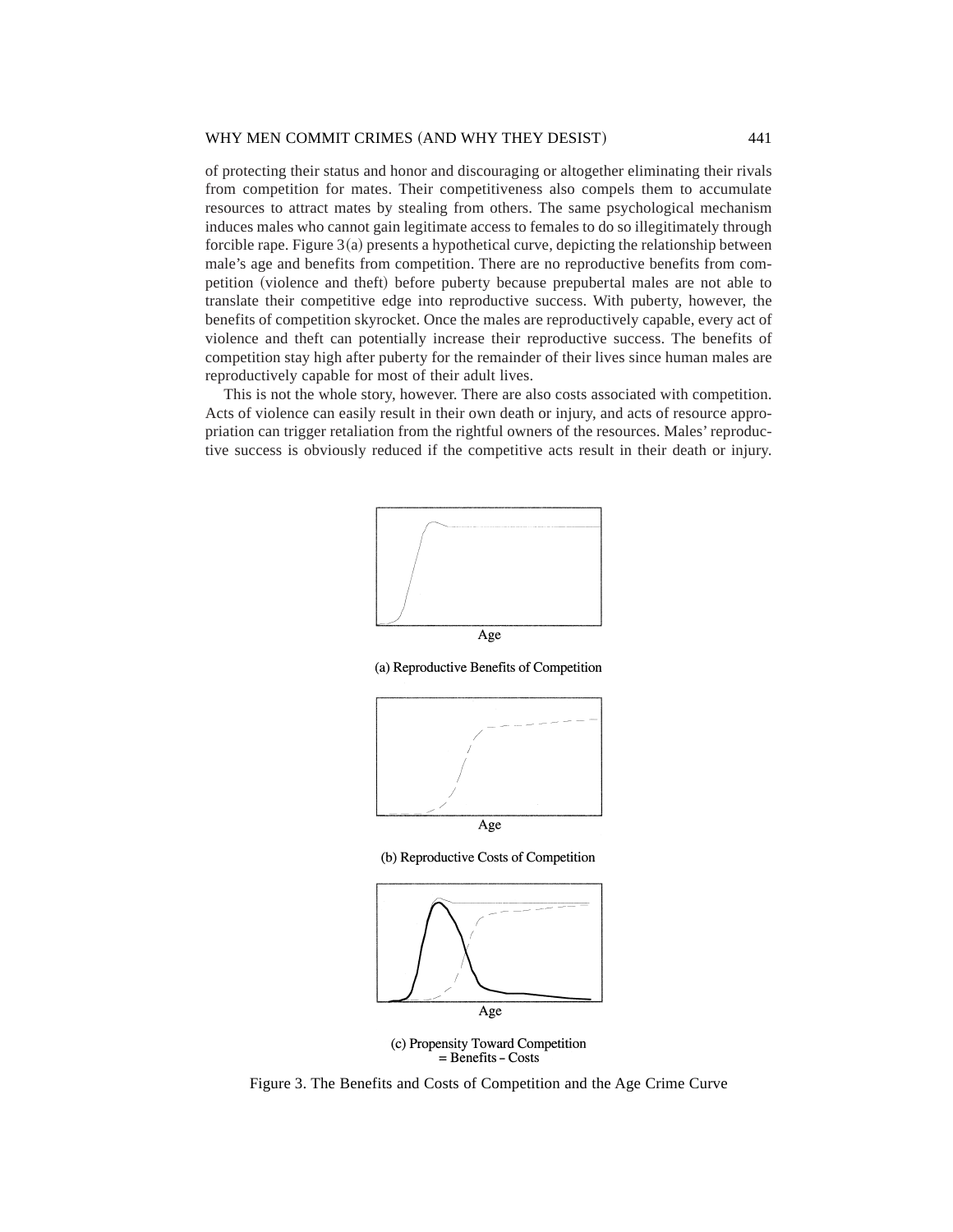Figure  $3(b)$  presents a hypothetical curve depicting the costs of competition as a function of age. Before males start reproducing (before their first child), there are few costs of competition. True, being competitive might result in their death or injury, and they might therefore lose in the reproductive game. However, they also lose by not competing. If they don't compete for mates in a polygynous breeding system, they'll be left out of the game and end up losing as a result. In other words, young men *might* lose if they were competitive, but they would *definitely* lose if they weren't. So there's little cost to being competitive even at the risk of death and injury; the alternative is worse in terms of reproductive success.

The cost of competition, however, dramatically rises with the birth of the first (and subsequent) children. True, they still benefit from competition (as Figure  $3(a)$  shows) because such acts of competition might attract additional mates even after their initial reproduction. However, males' energies and resources are put to better use by protecting and investing in their existing children. If the males die or get injured in their acts of competition, their existing children will suffer. They might starve or fall victim to predation by others. The costs of competition therefore rapidly increase after the birth of the first child, which usually happens several years after puberty because males need some time to accumulate sufficient resources to attract their first mate. (Nonetheless, in the absence of artificial means of contraception, reproduction probably began at a much earlier age than it does today.! There is therefore a gap of several years between the rapid rise in the benefits of competition and the similarly rapid rise in its costs.

Figure  $3(c)$  depicts a curve that represents the mathematical difference between the benefits and the costs of competition. The curve closely resembles the typical age-crime curve shown in Figure 1. We contend that male criminality varies as it does over the life course because it represents the difference between the benefits and costs of violence and theft. It is important to point out, however, that, unlike actors in decision theories in microeconomics, males in our theory do not make these calculations consciously. The calculation has been performed by natural and sexual selection, so to speak, which then equips male brains with a psychological mechanism to compel them to be increasingly competitive in their immediate postpubertal years and to make them less competitive right after the birth of the first child. Men simply don't *feel like* acting violently or stealing, or they just *want to* settle down, after the birth of the child, but they do not exactly know why.

Fluctuating levels of testosterone might provide the biochemical microfoundation for this psychological mechanism. David Gubernick's unpublished experiment (discussed in Blum 1997: 116) demonstrates that expectant fathers' testosterone levels precipitously fall immediately after the birth of their children. If high levels of testosterone predispose men to be more competitive and violent, then the sudden drop in testosterone after the birth of their children might provide the biochemical reason why men's psychological mechanism to commit crime "turns off" when they become fathers. Mazur and Michalek's (1998) finding that marriage decreases, and divorce increases, testosterone levels in men provides a similar microfoundation for the commonly observed negative effect of marriage on criminality (Laub, Nagin and Sampson 1998).

Now, given that human society was always mildly polygynous, there were many men who did not succeed at securing mates and reproducing. These men had everything to gain and nothing to lose by remaining competitive and violent for their entire lives. However, *we are not descended from these men.* As Buss (1994: 114) reminds us, all of us are disproportionately descended from men and women who were very successful at reproduction. Contemporary men therefore did not inherit the psychological mechanism that forces them to stay competitive and keep trying to secure mates for their entire lives.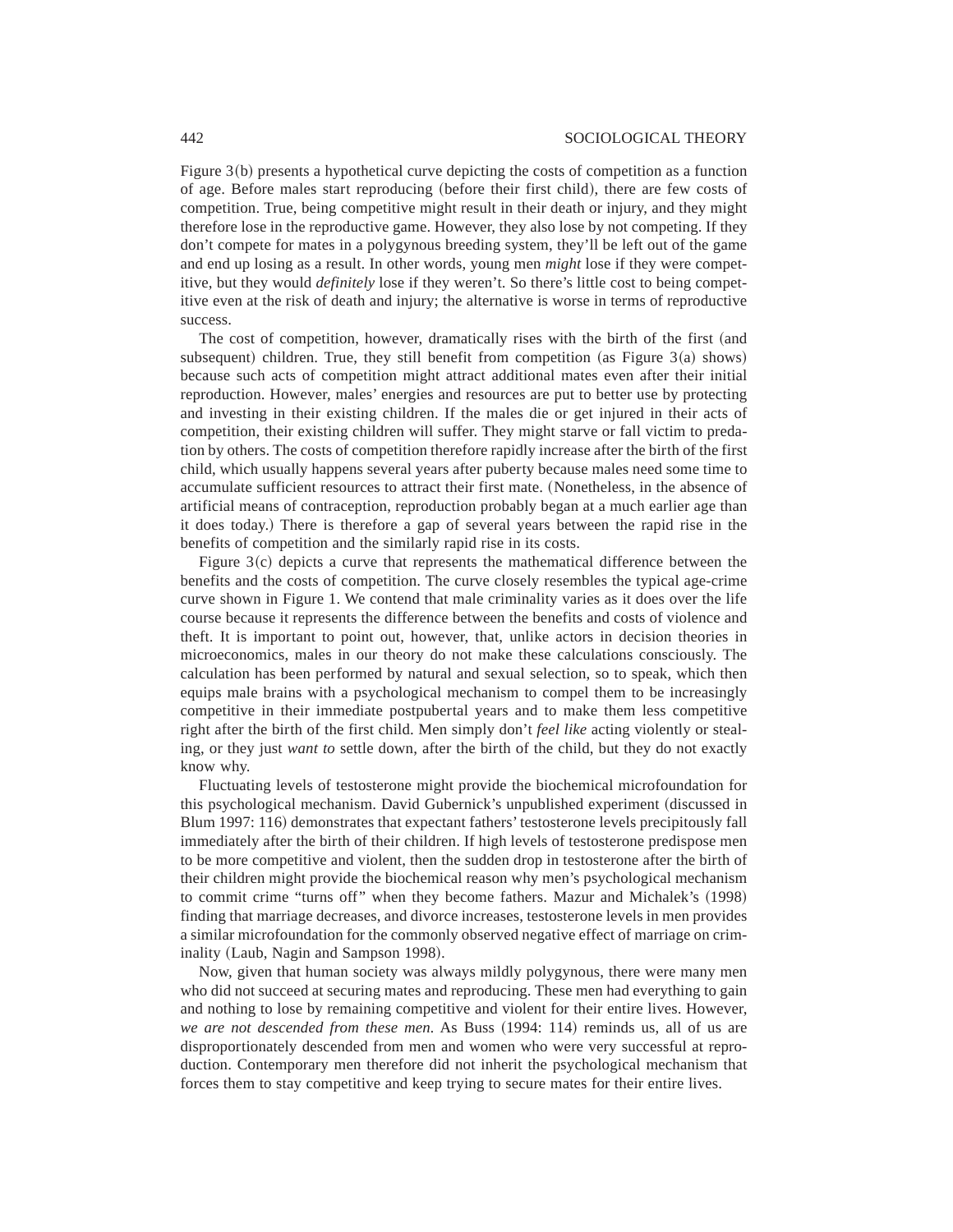#### OTHER EMPIRICAL IMPLICATIONS OF THE THEORY

Besides providing a possible explanation for the age-crime curve, our evolutionary psychological theory of male criminality has other empirical implications. First, the theory would predict that *males commit an overwhelming majority of all violent and property crimes in every society.* Since only men have the evolved psychological mechanism that makes them extremely competitive with each other and compels them to seek reproductive success through interpersonal violence and appropriation of resources, and since the same psychological mechanism is absent in women (in a polygynous breeding system where they need not compete for men as intensely (Daly and Wilson 1988:  $137-161$ )), our theory would predict that only men would commit crimes. In fact, our theory is incapable of explaining why women commit crimes. To the extent that our theory is truer than other theories of criminality, and to the extent that the evolved psychological mechanism that it posits has a greater effect on criminality than other factors do, then the overwhelming majority of criminals should be males.

With only a single exception  $(Syria)$ ,<sup>5</sup> men are responsible for an overwhelming majority of all serious crimes in every single society in the world for which data are available ~International Criminal Police Organization, various years!. Worldwide, women account for 6.51% of murderers, 1.31% of rapists, 12.80% of those charged with serious assault, and 7.26% of robbers. No cultural or social factors can explain this overwhelming male criminality worldwide. Cultural and social factors (whatever they are) by definition vary across cultures and societies, and, once again, a variable cannot explain a constant. It is difficult to think of a social or cultural factor common to Switzerland and Swaziland, Algeria and Argentina, the United States and the United Arab Emirates. Yet in all of these countries, men commit almost all of the serious crimes. The reason must be something constant across all human males.

Another implication of our theory is that y*oung men commit an overwhelming majority of all violent and property crimes in every society.* This is a restatement of Hirschi and Gottfredson's (1983) invariance hypothesis, and our theory not only explains the agecrime curve but also predicts that the relationship between age and criminality is similar in all societies at all times. The proportion of young men aged 15–34 in fact strongly predicts the incidence of murder, rape, assault, and robbery across all societies of the world. (The results of multiple regression analyses are available from the authors upon request.)

A third implication of our theory is that *sexual competition increases men's tendency to commit violent and property crimes in every society.* If men commit crimes as a byproduct of their attempt to compete against other men to gain reproductive access to women, then it follows that their tendency to commit crimes should increase with the degree of intrasexual competition. One factor that influences sexual competition is the institution of marriage. While humans in the EEA mostly practiced polygyny, many contemporary societies have the monogamous institution of marriage. Monogamy, by prohibiting even the richest and higheststatus men from acquiring more than one wife legally, greatly reduces the extent of sexual competition among the rest of the men. Thus, we expect the monogamous institution of marriage to reduce crimes; conversely, we expect the polygynous institution of marriage to increase crimes. The extent of polygyny in society indeed predicts the incidence of murder, rape, and robbery across all societies. In particular, the most polygynous societies in the world (such

<sup>5</sup>According to the INTERPOL data, a significant minority or even majority of offenders of all serious felonies in Syria year after year are women. We are frankly baffled by these statistics; however, it is very difficult for us to believe that Syrian women, alone in the whole world, are genuinely more criminal than women elsewhere. We strongly suspect that there are some cultural or institutional reasons for these peculiar statistics (such as women routinely taking the fall for crimes committed by their husbands or fathers), and have asked several Syrian experts for possible explanations. However, we have not been successful in finding one so far.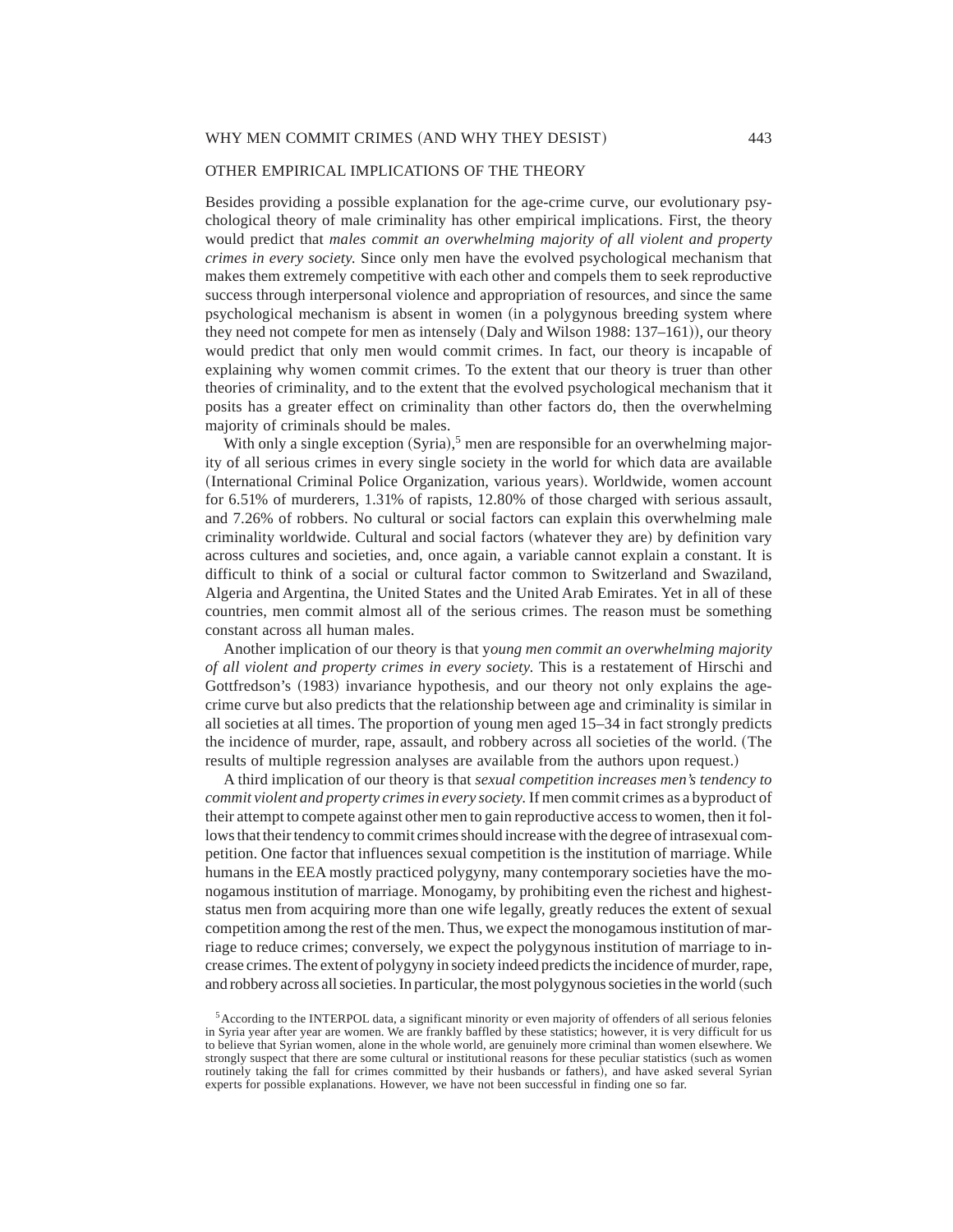as Swaziland, Lesotho, Botswana, Zimbabwe, Papua New Guinea, and Fiji) simultaneously have some of the highest murder rates in the world.

A fourth implication of our theory is that *married men have less tendency to commit violent and property crimes in every society.* If men commit crimes because their evolved psychological mechanism compels them to compete with each other to gain reproductive access, then the successful attainment of this goal should make them less likely to commit crimes. Although a true mark of reproductive success is reproduction, not marriage *per se*, the two are inextricably linked in the EEA where there was no artificial means of contraception (and hence in the human brain which is adapted to the EEA). We would therefore expect that, *ceteris paribus*, married men are less likely to commit violent and property crimes than unmarried men.

Daly and Wilson's (1988: 168–170) study of homicides in Detroit shows that murderers (and their victims) are significantly more likely to be unmarried than the population average for the age group. Sampson and Laub's (1993: 204–242) and Laub, Nagin and Sampson's (1998) analyses of longitudinal data on delinquent boys in Massachusetts demonstrates that strong marriage often leads to desistance among former delinquents. Farrington and West's (1995) longitudinal data from South London show a similar effect of marriage on desistance. In fact, across all societies, the proportion of adult males who are unmarried predicts the incidence of murder, rape, and robbery.

### **DISCUSSION**

Extending Daly and Wilson's (1988) work on homicide, we have constructed a general evolutionary psychological theory of male criminality. The theory posits that the intense intrasexual competition for mates among young men has produced a psychological mechanism which compels them to commit interpersonal violent crimes and property crimes in their attempt to gain reproductive access to women. (Psychological mechanisms evolved in the EEA, millions of years ago, when there were no police, courts, or any other thirdparty intervention in interpersonal conflict.) Natural and sexual selection has calibrated this psychological mechanism to take into account both the benefits and costs of competition as a function of the men's age and life-stage. As a result, men become rapidly more criminal immediately following puberty, and become equally rapidly less criminal around the time of the birth of their first child (which probably happened only a few years after their puberty in the EEA).

Our theory, which posits a single psychological mechanism as the cause of all forms of criminality, not only explains Hirschi and Gottfredson's (1983) age-crime curve, but is also consistent with their more recent work on the generality of crime and deviance (Gottfredson and Hirschi 1990; Hirschi and Gottfredson 1994! and with the fact that criminals do not specialize. Men who commit one kind of crime are also more likely to commit other kinds of crime and risk-taking behavior. Our theory can explain why the psychological mechanism of young men might compel them to increase their prospect of reproductive success by any means available.

In addition to the four empirical implications, our theory can account for other known facts about crime. For instance, our theory would predict that lower-class men would commit more violent and property crimes than middle-class men. This is because lowerclass men lack the resources and status to attract women, and, therefore, they need to be more competitive and to acquire more material resources in order to achieve reproductive success. Although there has been a considerable controversy within criminology on the issue of the relationship between class and criminality (Tittle, Villemez and Smith 1978), the current consensus appears to be that there is a significant negative relationship between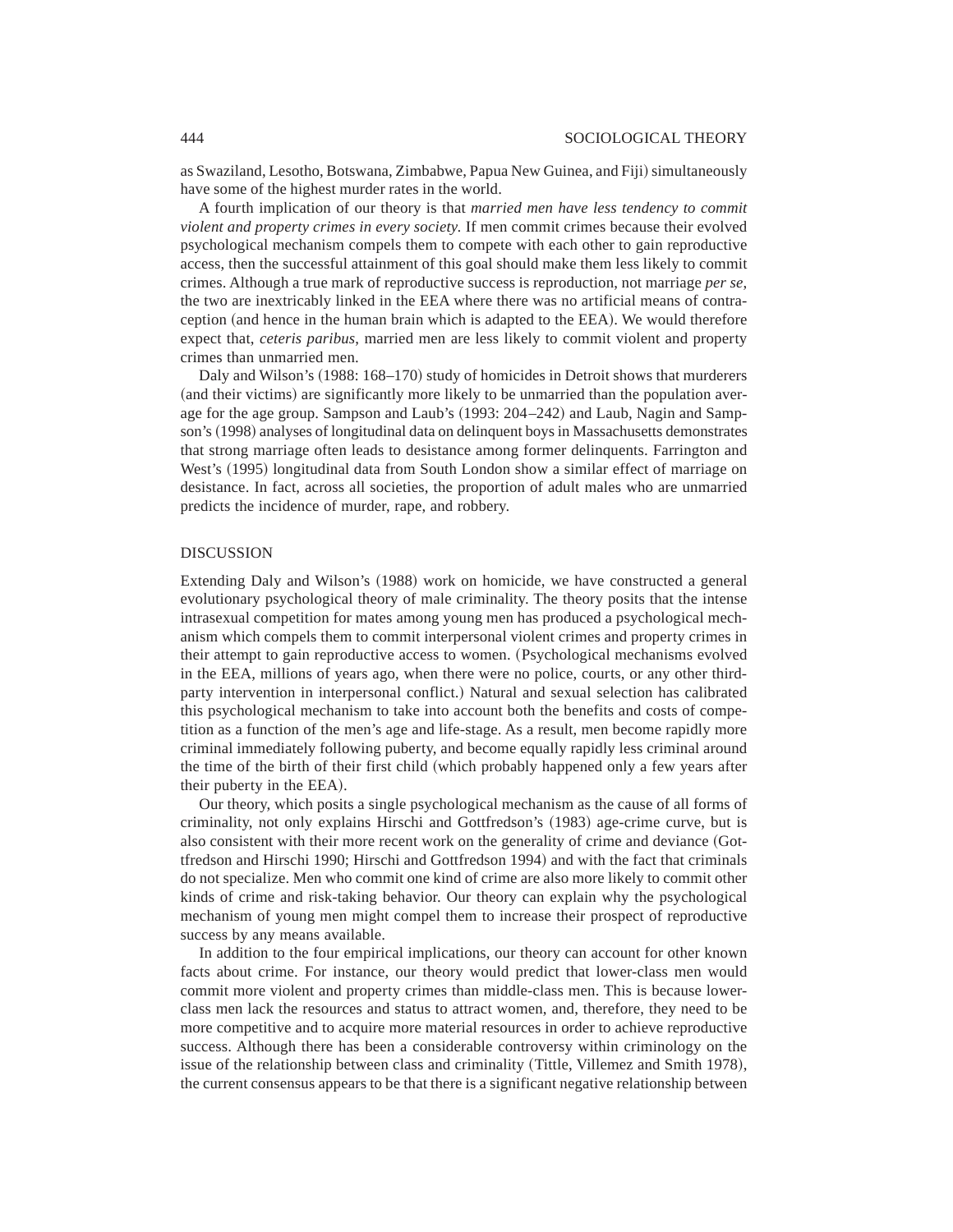social class and the commission of *serious* violent and property crimes (Braithwaite 1981; Ellis 1988: 532–533; Hagan, Gillis, and Brownfield 1996: 1–15).

Of particular interest in this connection is Stark's  $(1979)$  finding that, while parents' social class does not predict juvenile delinquency, juveniles' own status within their peer groups does. In other words, juvenile boys who enjoy high status within the school (by being popular and reputable) are less likely to commit delinquency than boys who do not enjoy such high status. To the extent that the correlation between parents' and juveniles' class positions is not perfectly positive, our theory would also predict that it is the juvenile boys' own prospect for reproductive success that switches on and off their evolved psychological mechanism. The star quarterback or the class president is more likely to get dates and have steady girlfriends than a secretary-treasurer of a chess club, no matter what their respective parents' class positions.

Our theory can also account for some seeming empirical anomalies in the criminological literature. For instance, Farrington's longitudinal data on boys in London demonstrate that physically smaller boys are significantly more likely to be delinquent (Farrington 1992: Table  $11.2(g)$  or to perpetrate soccer violence (Farrington 1994: Table 2). This finding contradicts the common perception that criminals are muscular mesomorphs. Why would smaller boys be more delinquent and violent?

It turns out that there is a significant positive correlation between height or body size and status dominance across all species (Ellis 1994); taller or larger males are more likely to be dominant in social hierarchies than smaller males. Smaller boys therefore begin their race toward reproductive success with a greater deficit than their larger classmates, much as do boys who are unpopular in schools. Our evolutionary psychological theory of male criminality therefore predicts that both smaller and unpopular boys will be more criminal and violent than their larger or popular counterparts in order to overcome this deficit. It further predicts that the same boys might desist from crime and violence once they become popular or larger in size.

There are other empirical anomalies that our theory can explain in the typical "exception that proves the rule" fashion. For instance, it has been known that violent criminals desist more slowly than property criminals; the age-crime curve for violent offenses has a less steep decline during adulthood than that for property offenses (Blumstein 1995: Figures 2a and 2b vs. Figures 3a and 3b). If the age-crime curve is truly invariant for all offenses (as Hirschi and Gottfredson (1983) claim and we concur), and if our theory posits a single psychological mechanism for both violent and property crimes, how can we explain slower desistance (proportionately more criminals in their older years) for violent offenses?

An analysis of the 1996 Supplementary Homicide Reports, compiled by the Federal Bureau of Investigation, reveals that older violent criminals might be qualitatively different from younger violent criminals in terms of whom they victimize. The proportion of males among murder victims declines monotonically with the murderer's age: For murderers aged 15–19, 86.3% of the victims are males; for murderers aged 65– 69, only 51.4% of the victims are males. Both Daly and Wilson (1988) and our theory would predict that men kill other men and women for different reasons. Killing men is a function of status and resource competition toward reproductive success mostly by younger men. As such, we would expect it to follow the same age-crime curve for property crime, and the SHR data seem to indicate that this might be the case. In contrast, killing women is an extension of mate-guarding (Buss and Shackelford 1997; Daly, Wilson and Weghorst 1982). Men become morbidly jealous when their mates spend time with other men, and in their attempt to control their mates' behavior, sometimes through violent means, many of them end up injuring or killing their mates (Daly and Wilson 1988:  $187–219$ ). Because men of all ages are more motivated to guard reproductively fertile younger women than older women,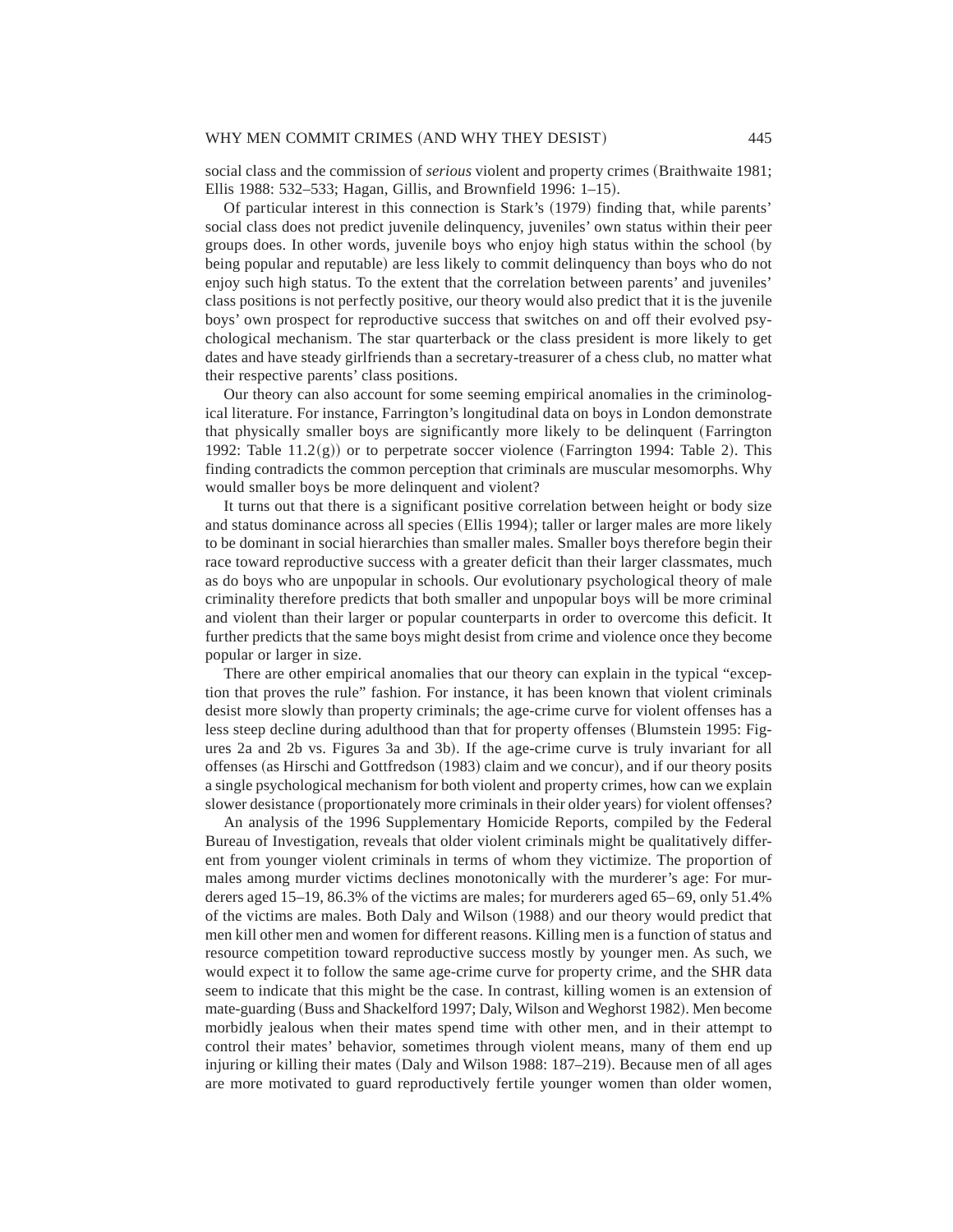killing women is better predicted by *women's* age, not men's (Daly and Wilson 1988: 205–208!. In other words, men, regardless of their age, are compelled to guard their young mates through violent means and occasionally end up killing them. Since many older men in their  $40$ 's and  $50$ 's are married to younger women (sometimes considerably younger), some of these men are expected to kill women (their mates) in their fits of morbid jealousy and thus deviate from the typical age-crime curve. We therefore predict that the age-crime curve for murder will be similar to the one for property crime if the offense is limited to male victims, and the 1996 Supplementary Homicide Reports data support our prediction.

#### **REFERENCES**

- Barkow, Jerome H., Leda Cosmides, and John Tooby (editors.) 1992. *The Adapted Mind: Evolutionary Psychology and the Generation of Culture.* New York: Oxford University Press.
- Betzig, Laura. 1997. "Introduction: People Are Animals." Pp. 1–17 in *Human Nature: A Critical Reader*, edited by Laura Betzig. New York: Oxford University Press.
- Blum, Deborah. 1997. *Sex on the Brain: The Biological Differences Between Men and Women.* New York: Penguin.
- Blumstein, Alfred. 1995. "Youth Violence, Guns, and the Illicit-Drug Industry." *Journal of Criminal Law and Criminology* 86:10–36.
- Bowlby, John. 1969. *Attachment and Loss.* Volume 1: Attachment. New York: Basic.
- Braithwaite, John. 1981. "*The Myth of Social Class and Criminality* Reconsidered." *American Sociological Review* 46:36–57.
- Buss, David M. 1988. "From Vigilance to Violence: Tactics of Mate Retention." *Ethology and Sociobiology* 9: 291–317.
- Buss, David M. 1994. *The Evolution of Desire: Strategies of Human Mating.* New York: BasicBooks.
- Buss, David M. 1995. "Evolutionary Psychology: A New Paradigm for Psychological Science." *Psychological Inquiry* 6:1–30.
- Buss, David M. 1999. *Evolutionary Psychology: The New Science of the Mind.* Boston: Allyn and Bacon.
- Buss, David M., Randy J. Larsen, and Drew Westen. 1992. "Sex Differences in Jealousy: Evolution, Physiology, and Psychology." *Psychological Science* 3:251–55.
- Buss, David M. and Todd K. Shackelford. 1997. "From Vigilance to Violence: Mate Retention Tactics in Married Couples." *Journal of Personality and Social Psychology* 72:346–61.
- Buss, David M., Todd K. Shackelford, Lee A. Kirkpatrick, Jae C. Choe, Mariko Hasegawa, Toshikazu Hasegawa, and Kevin Bennett. 1999. "Jealousy and the Nature of Beliefs about Infidelity: Tests of Competing Hypotheses about Sex Differences in the United States, Korea, and Japan." *Personal Relationships* 6:125–50.
- Buunk, Bram and Ralph B. Hupka. 1987. "Cross-Cultural Differences in the Elicitation of Sexual Jealousy." *Journal of Sex Research.* 23:12–22.
- Cohen, Lawrence E. and Marcus Felson. 1979. "Social Change and Crime Rate Trends: A Routine Activity Approach." *American Sociological Review* 44:588–608.
- Daly, Martin and Margo Wilson. 1988. *Homicide.* New York: De Gruyter.
- Daly, Martin, Margo Wilson, and Suzanne J. Weghorst. 1982. "Male Sexual Jealousy." *Ethology and Sociobiology* 3:11–27.
- De Waal, Frans. 1996. *Good Natured: The Origins of Right and Wrong in Humans and Other Animals.* Cambridge, MA: Harvard University Press.
- Ellis, Lee. 1988. "The Victimful-Victimless Crime Distribution, and Seven Universal Demographic Correlates of Victimful Criminal Behavior." *Personality and Individual Differences* 9:525–48.
- Ellis, Lee. 1994. "The High and the Mighty Among Men and Beast: How Universal Is the Relationship Between Height (or Body Size) and Social Status?" Pp. 93-111 in Social Stratification and Socioeconomic Inequality, Volume 2: Reproductive and Interpersonal Aspects of Dominance and Status, edited by Lee Ellis. Westport, CT: Praeger.
- Ellis, Lee. 1998. "Neodarwinian Theories of Violent Criminality and Antisocial Behavior: Photographic Evidence from Nonhuman Animals and a Review of the Literature." *Aggression and Violent Behavior* 3:61–110.
- Ellis, Lee and Anthony Walsh. 1997. "Gene-Based Evolutionary Theories in Criminology." *Criminology* 35: 229–76.
- Farrington, David P. 1992. "Explaining the Beginning, Progress, and Ending of Antisocial Behavior from Birth to Adulthood." Pp. 253–86 in *Advances in Criminological Theory,* Volume 3: Facts, Frameworks, and Forecasts, edited by Joan McCord. New Brunswick, NJ: Transaction.